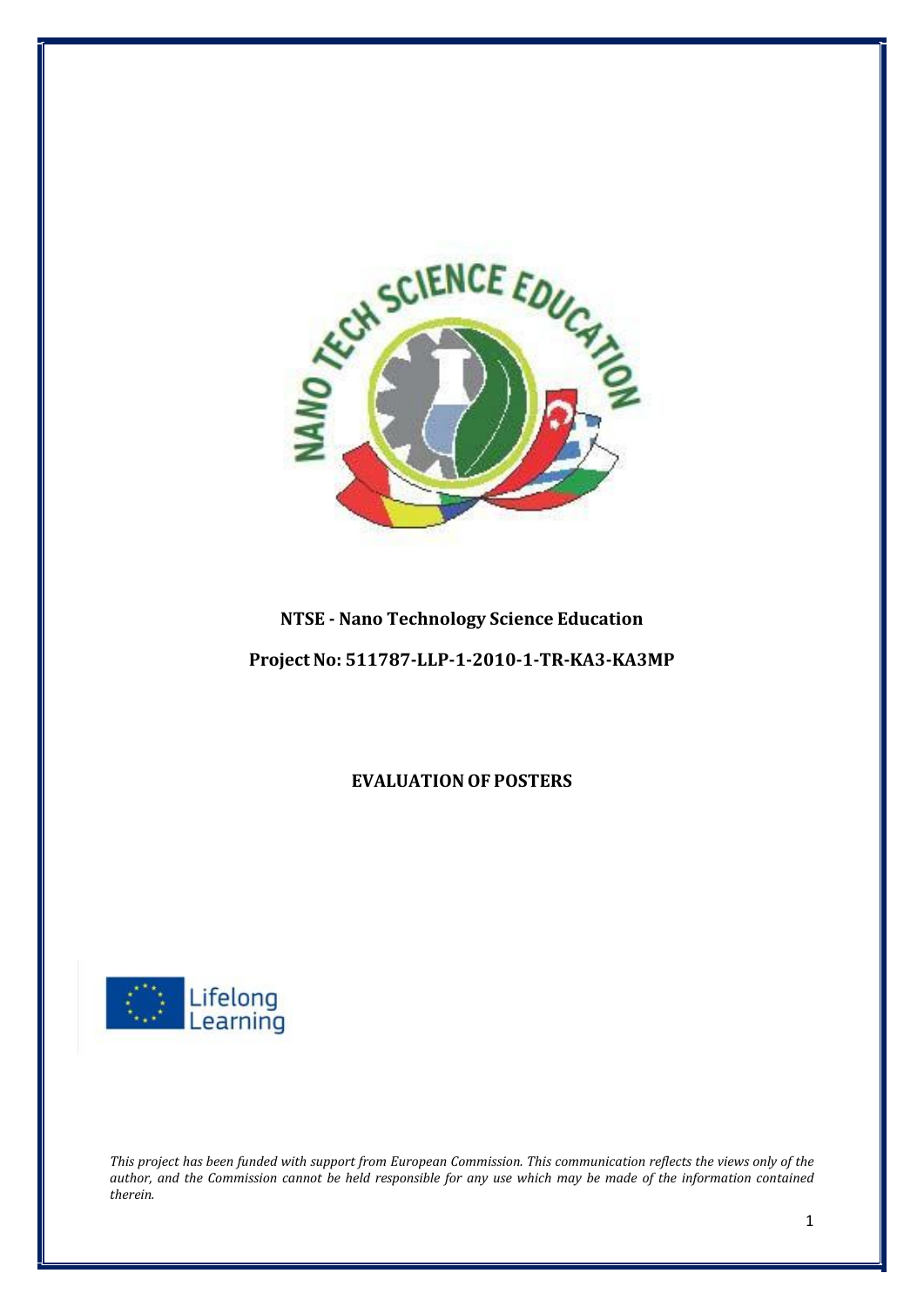



**AIM:** The aim of the evaluation is to ensure a fair assessment of the NTSE project posters produced by the students involved in the competition.

**ACTIVITIES***:* All partners will be in charge of poster evaluation through

- 1) Selecting the representative of the Assessment Team (experts, academics, institutions' representatives etc.)
- 2) Examination of project posters
- 3) Evaluation Method

#### **1 SELECTING THE REPRESENTATIVE OF THE ASSESSMENT TEAM**

The Assessment Team is composed by:

• 1 representative selected by each partner

Team representatives will be selected by the Steering Committee among experts, academics, institutions' representatives etc.

|                  | <b>ORGANISATION</b> | <b>COUNTRY</b>  | <b>NAME and SURNAME</b> |
|------------------|---------------------|-----------------|-------------------------|
| 1                | <b>DOGA</b>         | <b>TURKEY</b>   |                         |
| $\overline{2}$   | <b>FONDAZIONE</b>   | <b>ITALY</b>    |                         |
| 3                | <b>SIRMA MEDIA</b>  | <b>BULGARIA</b> |                         |
| $\boldsymbol{4}$ | <b>FORTH</b>        | <b>GREECE</b>   |                         |
| 5                | <b>UVT</b>          | <b>ROMANIA</b>  |                         |
| 6                | <b>CCTA</b>         | <b>BULGARIA</b> |                         |

#### **2 EXAMINATION OF NTSE PROJECT POSTERS**

The examination period will start 16th April 2013 and will finish on 19th April 2013. Each poster will be identified with a Code that encompasses the National Reference and the progressive number in a national winners list (annex 2)(Example IT‐01 is a poster that comes from Italy number 1).

All Committee members will fill the evaluation sheet for each poster. The list of calculation of the criteria and national winners must be sent till 19 April 2013 to the Project Coordinator and P3 SIRMA MEDIA at the e-mail address: [zuhalyd@gmail.com](mailto:zuhalyd@gmail.com)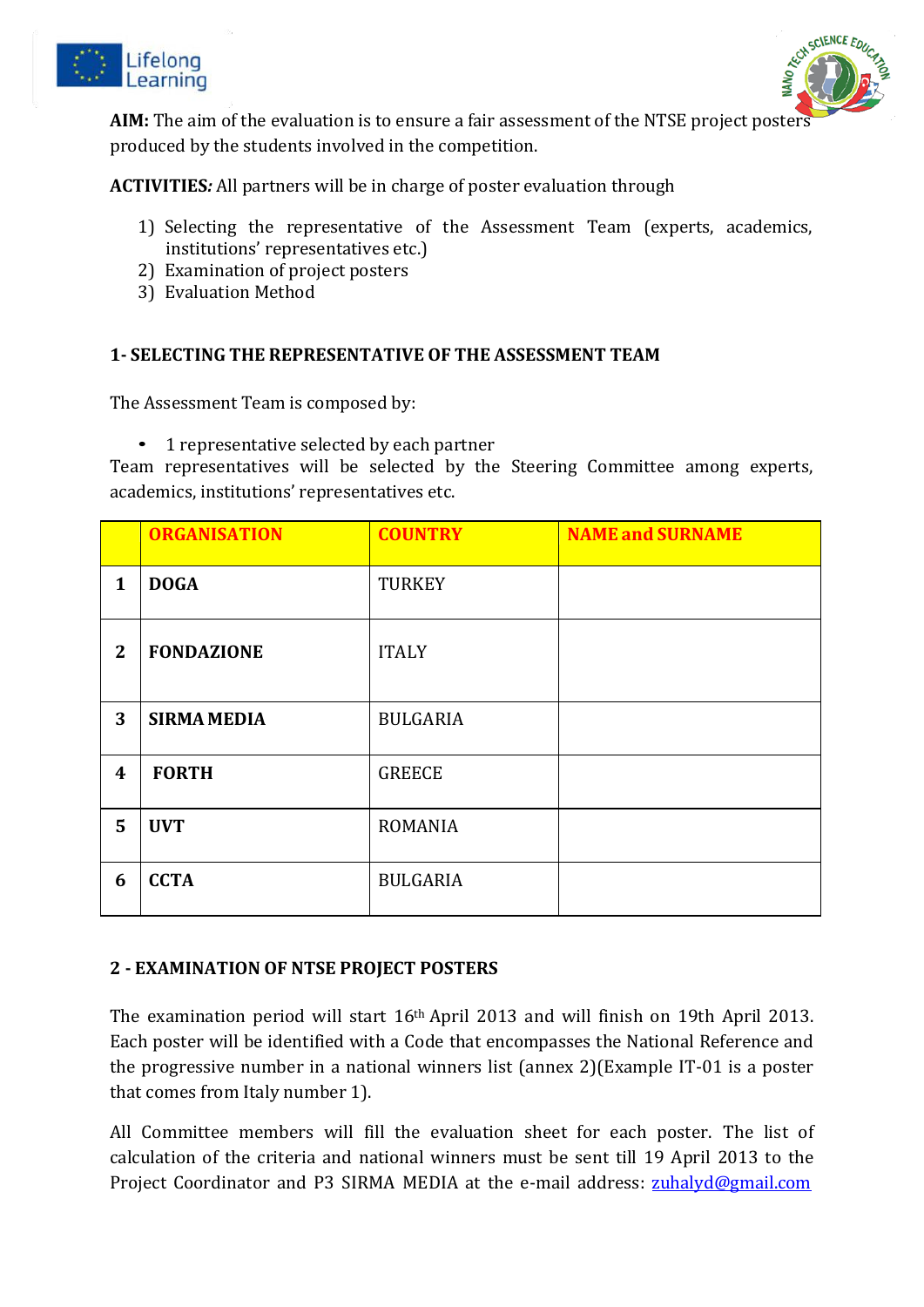



and [kichka.minkova@sirma.bg](mailto:kichka.minkova@sirma.bg) as an excel file (annex 1) named with the name/surname of the competitors.

### **3 – EVALUATION METHOD**

NTSE posters will be evaluated in two steps. First selection will be done according to the criteria in the RUBRIC below. The second step is the poster sessions in APMAS 2013 International Congress in Antalya ([http://www.apmas2013.org/\)](http://www.apmas2013.org/)). Criteria for selection of

| Percentage<br>distributio | <b>Criteria</b>    | <b>Points</b> |  |  |  |  |
|---------------------------|--------------------|---------------|--|--|--|--|
| 60%                       | Clarity of Content | 18            |  |  |  |  |
| 20%                       | Clarity of Design  | 6             |  |  |  |  |
| 20%                       | Online voting      | 6             |  |  |  |  |
| 1st SCORE                 | 30                 |               |  |  |  |  |
| ANTALYA SCORE (EXTERNAL   | 20                 |               |  |  |  |  |
| SCORE)                    |                    |               |  |  |  |  |
| <b>TOTAL SCORE</b>        | 50                 |               |  |  |  |  |

posters will be done as in the following;

#### **I. SELECTION OF POSTERS (1st STEP)**

The use of the rubric to evaluate student work on NTSE posters, you should determine the number of points achieved in each of 6 categories. For each criterion, the lowest score possible is 0 and the highest is 3. The highest score will be 18 points with a threshold of 12. If the score of poster below 12 in Content, it will not be selected for sessions in APMAS 2013 International Congress in Antalya.

#### *RUBRIC: For the selection of the posters for Antalya*

| <b>CATEGORY</b>                                                                                          | 3                                                                                                                                            | 2                                                                                                                                                 | $\mathbf{1}$                                                                                                                | $\mathbf{0}$                                                                                                              |
|----------------------------------------------------------------------------------------------------------|----------------------------------------------------------------------------------------------------------------------------------------------|---------------------------------------------------------------------------------------------------------------------------------------------------|-----------------------------------------------------------------------------------------------------------------------------|---------------------------------------------------------------------------------------------------------------------------|
| Required<br><b>Elements</b>                                                                              | The poster includes<br>all required<br>elements as well as<br>additional<br>information.                                                     | All required<br>elements are<br>included on the<br>poster.                                                                                        | All but 1 of the<br>required<br>elements are<br>included on the<br>poster.                                                  | 2 or more<br>required elements<br>were missing.                                                                           |
| <b>Text</b><br><b>Accurate</b><br><b>Information</b><br>about the<br>chosen<br>Nanotech topic            | At least 5 accurate<br>facts are displayed<br>on the poster.                                                                                 | At least 3-4 accurate<br>facts are displayed<br>on the poster.                                                                                    | At least 1-2<br>accurate facts are<br>displayed on the<br>poster.                                                           | No accurate facts<br>are displayed on<br>the poster.                                                                      |
| Content-<br><b>Creative Ideas</b><br>about the future<br>applications of<br>the chosen<br>Nanotech topic | Highly creative<br>ideas about future<br>applications are<br>included in the<br>poster                                                       | Creative ideas about<br>future applications<br>are included in the<br>poster                                                                      | ideas about<br>future<br>applications that<br>are included in<br>the poster are<br>slightly creative                        | ideas about future<br>applications are<br>not included in<br>the poster                                                   |
| <b>Images and</b><br>Graphics used in<br>the Poster                                                      | All graphics and<br>images are related<br>to the topic and<br>make it easier to<br>understand. All<br>borrowed graphics<br>and images have a | All graphics and<br>images are related<br>to the topic and<br>most make it easier<br>to understand. All<br>borrowed graphics<br>and images have a | All graphics and<br>images relate to<br>the topic. Not all<br>borrowed<br>graphics and<br>images have a<br>source citation. | Graphics and<br>images do not<br>relate to the topic<br>OR all borrowed<br>graphics and<br>images do not<br>have a source |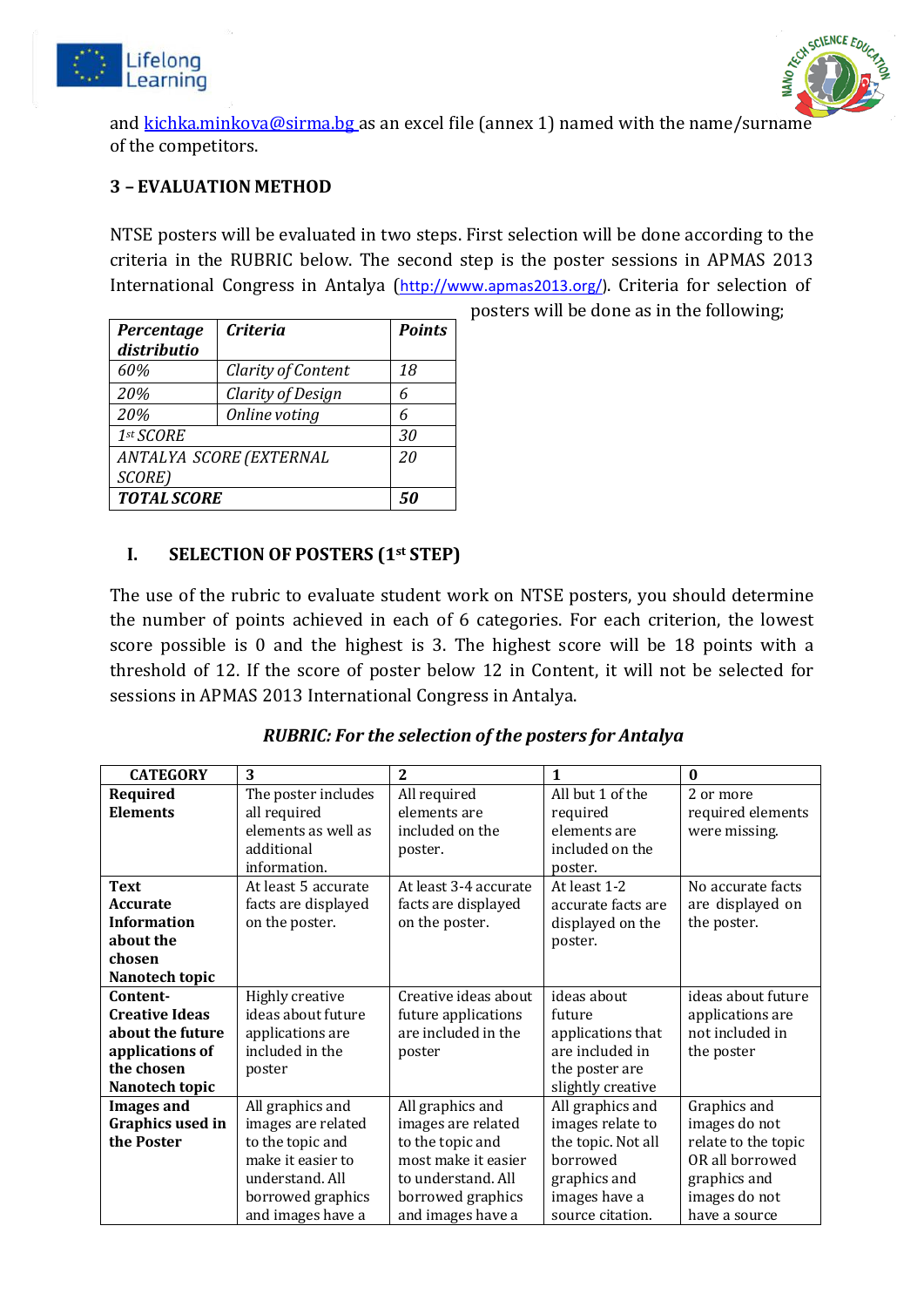



| source citation.                                        | source citation.    |                   | citation.          |  |  |  |  |
|---------------------------------------------------------|---------------------|-------------------|--------------------|--|--|--|--|
| Many various                                            | Various scientific  | 1-2 references    | No scientific      |  |  |  |  |
| scientific references                                   | references are used | are used and      | references are     |  |  |  |  |
| are used and shown                                      | and shown in the    | shown in the      | used and shown in  |  |  |  |  |
| in the poster                                           | poster              | poster            | the poster         |  |  |  |  |
| There are no                                            | There are very few  | There are many    | The poster is full |  |  |  |  |
| spelling mistakes in                                    | spelling mistake    | spelling mistakes | of spelling        |  |  |  |  |
| the poster                                              |                     |                   | mistakes           |  |  |  |  |
| <b>High Score (Clarity of content)</b>                  |                     |                   |                    |  |  |  |  |
| <b>Threshold (Clarity of content)</b>                   |                     |                   |                    |  |  |  |  |
| <b>DESIGN OF THE POSTER (Visual Impact /Creativity)</b> |                     |                   |                    |  |  |  |  |
| Clarity of Title                                        |                     |                   |                    |  |  |  |  |
| <b>Headers</b>                                          |                     |                   |                    |  |  |  |  |
| Arrangement of text and graphics                        |                     |                   |                    |  |  |  |  |
| Color combinations                                      |                     |                   |                    |  |  |  |  |
| <b>ONLINE VOTING</b>                                    |                     |                   |                    |  |  |  |  |
| <b>TOTAL</b><br><b>HIGH SCORE</b>                       |                     |                   |                    |  |  |  |  |
| THRESHOLD FOR ANTALYA                                   |                     |                   |                    |  |  |  |  |
|                                                         |                     |                   |                    |  |  |  |  |

| <b>Scale For Online Voting</b> | (20%)    |
|--------------------------------|----------|
| Votes 1-20                     | 1 point  |
| Votes 21-40                    | 2 points |
| Votes 41-70                    | 3 points |
| Votes 71-100                   | 4 points |
| Votes 101-150                  | 5 points |
| Votes $151 +$                  | 6 points |

# **Annex 1: The Score List of Competitors**

|                | <b>Content</b>  |             |                 |   |                          |          |                     |               |               |              |           |
|----------------|-----------------|-------------|-----------------|---|--------------------------|----------|---------------------|---------------|---------------|--------------|-----------|
| <b>Student</b> | <b>Elements</b> | <b>Text</b> | <b>Graphics</b> |   | <b>Future References</b> | Language | <b>Tot. Content</b> | <b>Design</b> | <b>Voting</b> | <b>Total</b> |           |
| Student1       |                 |             |                 |   | 3                        |          | 18                  | 6             | 6             |              | 30 Pass   |
| Student2       |                 | з           |                 |   |                          |          | 13                  | 5             |               |              | 20 Pass   |
| Student3       |                 |             |                 | 0 |                          |          | 11                  | 5             | 6             |              | 22 Failed |
| Student4       |                 | э           |                 |   |                          |          | 15                  | 4             |               |              | 21 Pass   |
| Student5       |                 |             |                 | 2 |                          |          | 12                  | 3             | 2             |              | 17 Failed |
| Student6       |                 | 3           |                 |   | з                        |          | 15                  | 4             | 3             |              | 22 Pass   |
| Student7       |                 | $\bf{0}$    | 0               | 0 | 0                        | 0        | n                   | 0             | $\Omega$      |              | 0 Failed  |
| Student8       |                 | 0           | Ω               | 0 | 0                        | 0        |                     | 0             | 0             |              | 0 Failed  |
| Student9       | n               | $\bf{0}$    | 0               | n | o                        | 0        |                     | 0             | 0             |              | 0 Failed  |
| Student10      | n               | $\bf{0}$    | 0               | 0 | 0                        | $\Omega$ |                     | 0             | 0             |              | 0 Failed  |
| Student11      | n               | 0           | 0               | 0 | 0                        | 0        |                     | 0             | 0             |              | 0 Failed  |
| Student12      |                 | 0           | 0               | 0 | n                        | O        |                     | 0             | 0             |              | 0 Failed  |
| Student13      | n               | $\bf{0}$    | Ω               | 0 | O                        | 0        |                     | 0             | 0             |              | 0 Failed  |
| Student14      | n               | 0           | 0               | n | n                        | o        |                     | 0             | 0             |              | 0 Failed  |
| Student15      | 0               | 0           | 0               | 0 | 0                        | 0        |                     | 0             | 0             |              | 0 Failed  |
| Student16      | $\Omega$        | $\Omega$    | $\mathbf{0}$    | 0 | 0                        | $\Omega$ | n                   | 0             | $\Omega$      |              | 0 Failed  |
|                |                 |             |                 |   |                          |          |                     |               |               |              |           |